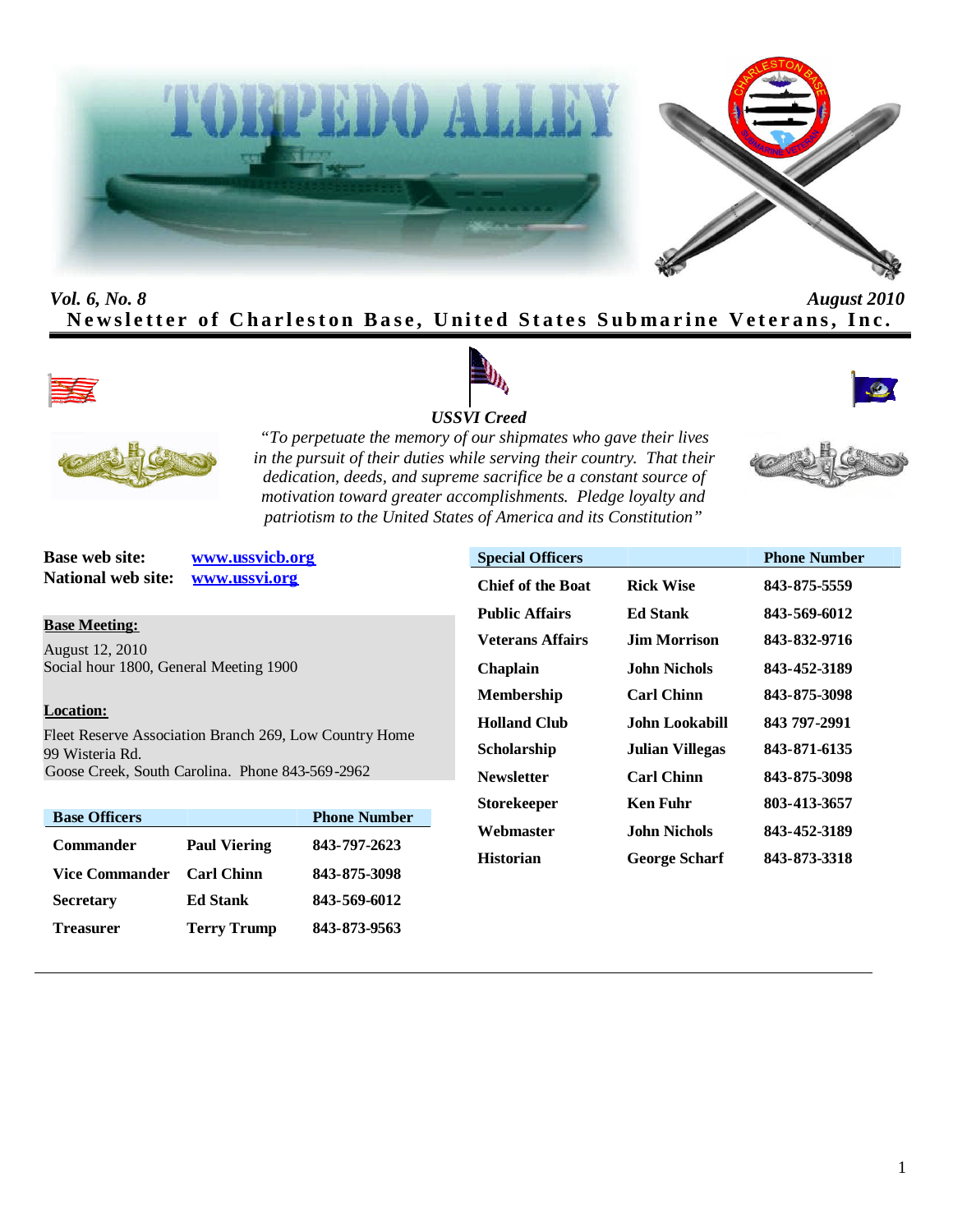#### **Minutes of the July 2010 meeting**

Attendance for the July meeting was 100

**Opening Ceremony**: Base Commander called the meeting to order. A Quorum was present and the meeting was commenced at 1900.

**Introductions**: New people were introduced; Bob Bruce, Don Phillips, Christopher Smith and Joe Roarke. Welcome aboard.

**Secretary**: Secretary Rick Collins asked for a motion to approve the meeting minutes from last month. A motion was made and seconded. Minutes approved.

**Treasurer**: No report

**Storekeeper**: No report

**Chaplain**: Cards were sent as follows to:

- **Timothy Bagford family** Timothy served on the USS WILL ROGERS and later in Vietman. He departed on Eternal Patrol on June  $7<sup>th</sup>$ . He was not a member of Charleston Base.
- **Don Londergan and family** Mary Londergan passed away on June  $16<sup>th</sup>$  and her funeral was June  $19<sup>th</sup>$ .
- **Frank Young** had surgery on June 16<sup>th</sup> to receive a pacemaker. He is currently at LifeCare, Rosewood Wing, room 16D. He still enjoys visitors but sleeps a lot. Kathy has made his final arrangements to be buried at Arlington with Stuhrs handing everything locally. When the time comes SUBVETs will have some part we just don't know what at present. Kathy also wants me to pass on what it has meant to Frank to have all of the SUBVET visitors coming by to see him.
- **Family of Edward Ripley** who served on the CALHOUN. He was not a member of Charleston Base.
- **Tim VeArd** was diagnosed with Lung Cancer several weeks ago, and had surgery on June  $16<sup>th</sup>$ . Tim is currently the USSVI Chief Technology Officer and has made the National website what it is today. Tim served on the Robert E. Lee SSBN/SSN 601.
- **Judy Hutchison** was recently in the hospital with some bleeding issues, not major. She is doing well now.
- **Bill Kennedy** will be having surgery next Tuesday, July  $13<sup>th</sup>$  to repair problems with his ribs.
- **Bill Jennings** is home (114 Driver Ave, Summerville in Corey Woods) and enjoys having visitors to talk to. You can call him at 851.1866 to make sure it's OK to visit. Several of our SUBVETs have been assisting Bill to get to his PT appointments and Tawnya very much appreciates all the help you've given them both.

Discovered tonight:

- Marvin Miller had a heart cat in June
- Lou Roehm is having knee surgery in July

**Public Affairs**: Working on articles for "Kaps for Kid", Scholarship Awardees and Amberjack Bell.

**Webmaster**: I need your picture so we know what you look like; I will put it on the website.

**District Commander:** Update your dates of Service on National Website. Requested Jerry Stout provide turnover for District Commander. Reminded all the membership to vote in the National Elections. Voting may be done on line or the next edition of the American Submariner will have hardcopy ballots.

**Holland Club**: No report

**Membership**: 328 members.

**Little David:** Berkeley County Tractor Show is November 21 and 22.

#### **Newsletter:** No report

After Battery: Invited all to the weekly Wednesday social to play cards, shoot the breeze and have some fun with your shipmates. Talked about Bob Bruce's donation to provide shelter outside with a carport and how he has provided chow for the day. Gave Fred (Freddley) Woodley an attaboy for his work installing speakers and fans at the After Battery. Talked about all the submarine memorabilia that is available for viewing. Cost is only \$5.00 and that is for coming out and enjoying the hospitality, the food is free. **NOTE:** The After Battery paid \$228.00 for the Submarine Force 110 Anniversary Banner.

**Chief of the Boat:** Change of Command for Navy Nuclear Power Training Unit (NNPTU) is Friday the  $23<sup>rd</sup>$  of July at the Redbank Club at 11:00.

**Base Commander**: The book Thunder Below features one of our own, Willy Jones. The book may be purchased thru http://www.hotbooksale.com/ for under \$10.00 and bring it in and Willy will autograph it for you.

**Nuclear Historian**: No report

**Old Business**: None

**New Business**: None

**Good Of The Order**: Buddha talked about "Panama Jack" and how he is doing out in Colorado. He is in his second "prison" but has already made a successful escape to Walmart. He has also become a favorite at the local "Hooters" restaurant. Panama suffers from dementia but is still going strong.

The COB was presented with a new Styrofoam cooler to replace the one he patched for the  $4<sup>th</sup>$  of July parade in Monks Corner. The COB was directed by the Base Commander to trash the old cooler knowing what a pack-rat he is.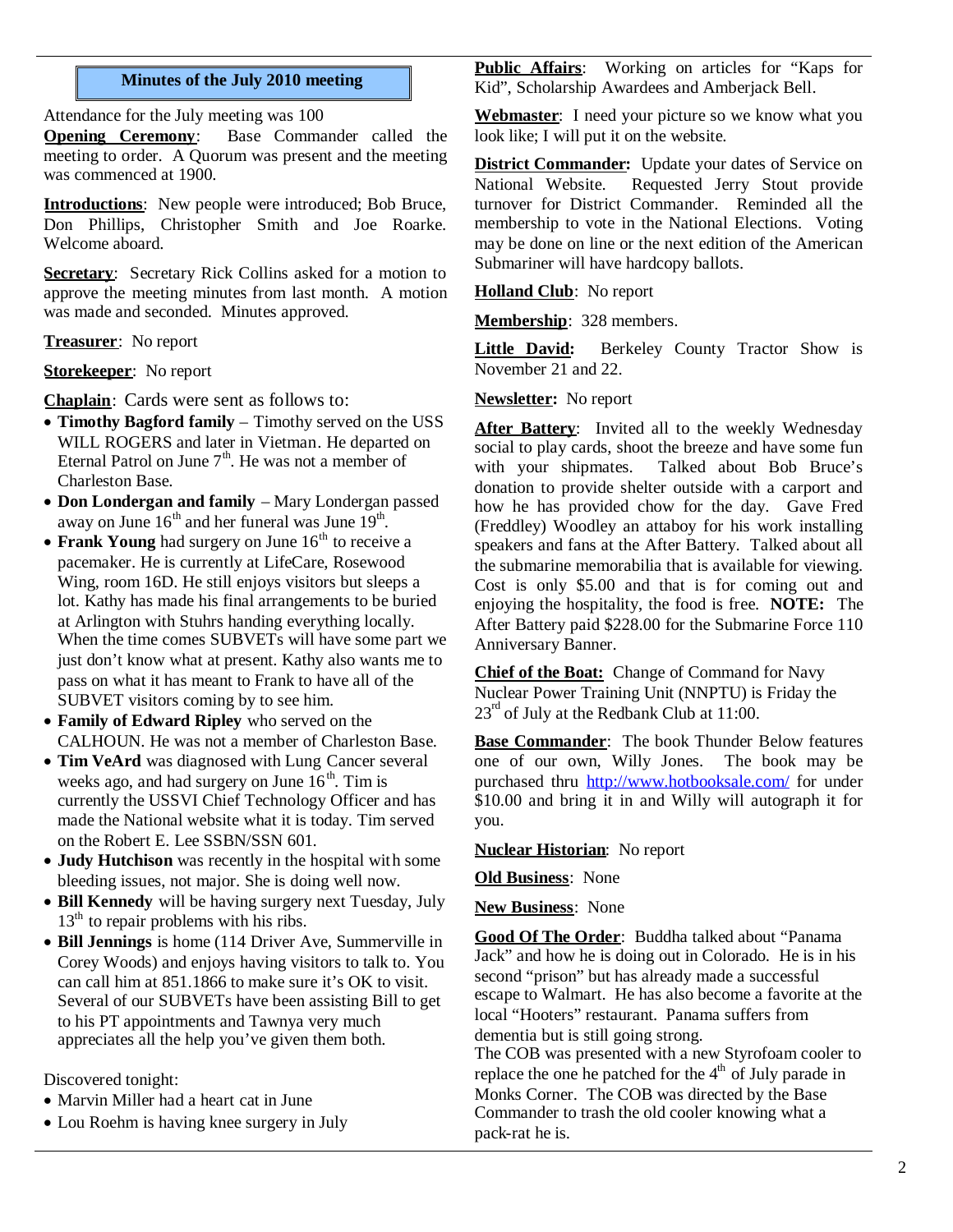Several follow-ups were made on those who've had surgery or illnesses in the last couple of months along with the base sending additional cards.

If you know of shipmates or spouses from other bases who are having a difficult time, had surgery, etc. and would like for USSVI Charleston Base to send them a card please send their name and address to the Chaplain via email or phone call.

# **Vice Commander Report**: No report

Sub Vets WWII: Meeting at Ryan's in Summerville on 3<sup>rd</sup> Thursday in August at 11:30 AM.

**Fleet Reserve**: A new activities director for the Fleet is arranging the following proposed trips:

Trip to Atlanta Braves baseball in Late August Carolina Panthers Football Game

A cruise to the Bahamas in February 2011.

Larry Cox is the new Fleet Reserve President.

**Historian**: No report

Scholarship: Received donation of \$100.00 from Jim Williams because a member sold a house thru him.

**Veteran's Affairs**: No report

| <b>August Birthdays!</b> |                |                   |           |  |  |
|--------------------------|----------------|-------------------|-----------|--|--|
| Allison                  | Andersen, D    | Clark             | Cleeve    |  |  |
| Daughtery                | Davis, D       | Freligh           | Graff     |  |  |
| Hanson, A                | Hardaway       | Henderson         | Hudson    |  |  |
| Hutchinson               | <b>Ianuzzi</b> | <i>Ilgenfritz</i> | Irving    |  |  |
| Kirby                    | LaRose         | Larsen, D         | Londergan |  |  |
| Lowman                   | <b>Mills</b>   | Morrow            | Mulkey    |  |  |
| <b>Nelms</b>             | Reuer          | Roberts           | Snyder, C |  |  |
| Spagone<br>Wise          | Turner         | Veres             | White     |  |  |



- August 12 General Meeting; social hour 1800, meeting starts 1900
- August 19 SubVets WWII meeting; Ryan's in Summerville, 1130

The USS John C. Calhoun (SSBN 630) reunion is scheduled for 15-18 July 2010.

Vice Commander: Bob Bruce was made an "Honorary Member" of USSVI CB due to his participation and donations to the After Battery and SUBVETS in general.

The depth charge drawing was held with \$280 to the winner, Mike Slattery. Mike donated \$100.00 to the Scholarship fund. Good job!

The Base Commander adjourned meeting at 2000.



*"Don't tell mom I'm a submariner, she thinks I play piano in a whorehouse."*

### **August Submarines Lost:**

| <b>USS</b> Grunion  | SS 216 | August 16, 1942 |
|---------------------|--------|-----------------|
| <b>USS S 39</b>     | SS 144 | August 16, 1942 |
| <b>USS Pompano</b>  | SS 181 | August 29, 1943 |
| <b>USS Flier</b>    | SS 250 | August 13, 1944 |
| <b>USS Harder</b>   | SS 257 | August 24, 1944 |
| <b>USS Bullhead</b> | SS 332 | August 6, 1945  |
| <b>USS</b> Cochino  | SS 345 | August 26, 1949 |

Run silent, run deep For freedom we fought to keep How we spent so many days Beneath the shimmering waves A terrible foe we fought And gave our lives; and freedom bought Now our souls forever lie Restlessly beneath the waves So silent now, so deep For it is not enough for you to weep For we shall not have died in vain Lest you forget for what we gave We gave our lives, freedom to save For if you forget our deeds Then we shall never sleep Though we lie so silent, so deep *Al Alessandra, 2005*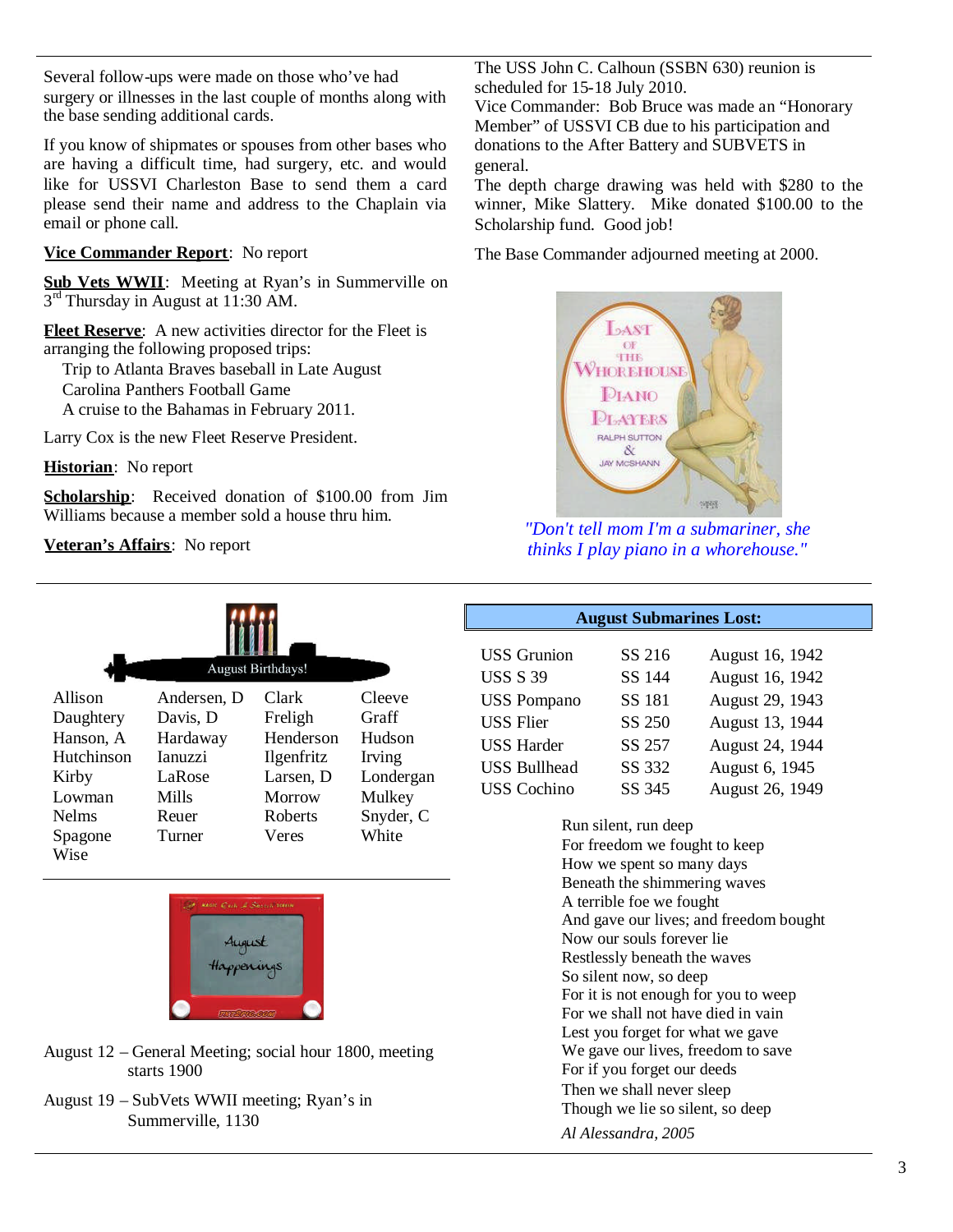

# Don't forget to vote in the upcoming USSVI election!



# **Time In Service Update**

As a reminder to all hands who have not done so, please go to the USSVI National web site and update your time in service in your profile. We have done pretty well, but still have nearly 80 members who need to up date their information. If you have already done it great and thanks! If you prefer, send your information to Carl Chinn at membership@ussvicb.org and I will get it entered. Information needed is Date entered military, Date left service, if retired and what year.



**Growler SSG 577 Reunion**



September 28-October 1 2010 USS Growler SSG 577 Groton Inn & Suites, CT. 1-800 452 2191 Lloyd "Willy" Wilson 864-367-6007 tmcsswilly@earthlink.net

#### **Membership and Dues Information:**

2011 dues are payable by 1 October 2010. Contact your shipmates to get them to pay their dues. List will be at the August meeting.

Pay at the meeting or send dues (payable to USSVI) to: Carl Chinn 217 Brailsford Rd

Summerville, SC 29485-5405



## **From the Chaplain**

# *Page 2 – Emergency Information Form*

As many of you already know, the Chaplain maintains a file of emergency info forms. There are actually many uses for these forms, but unfortunately with our Base the primary purpose is to have the information the Chaplain needs when a Base member departs on Eternal Patrol. Having this form on file will also assist the family in that the Chaplain has many fewer questions he must ask the family in their time of grief. Forms will be available at the next meeting or you can download one from the Base website:

#### http://www.ussvicb.org/documents

Complete it, and then turn in to the Chaplain at the meeting. Currently 11% of our members (36 out of 330) have completed a form.

#### **Navy TV**

July 15; on this day in 1953, the USS Tunny (SS-282) launched the world's first nuclear cruise missile, the Regulus I. Watch this Navy training film produced in 1956 that shows the firing of this pioneering weapon on NavyTV.

> "USS Tunny Launches the Regulus I" Clink this link:

http://www.navytv.org/media.cfm?c=495&m=3472&

#### **Scholarship Raffle**

A raffle to benefit our Admiral James B. Osborn Scholarship fund will begin at our regular August meeting on the  $12^{\text{th}}$ . Ken Hutchison has donated his model of the USS Cobia

SS 245 to benefit the scholarship fund.

This is a fine model complete with a glass case. Tickets will be \$5.00 each or 5 for \$20.00 beginning at the August meeting and continuing until our annual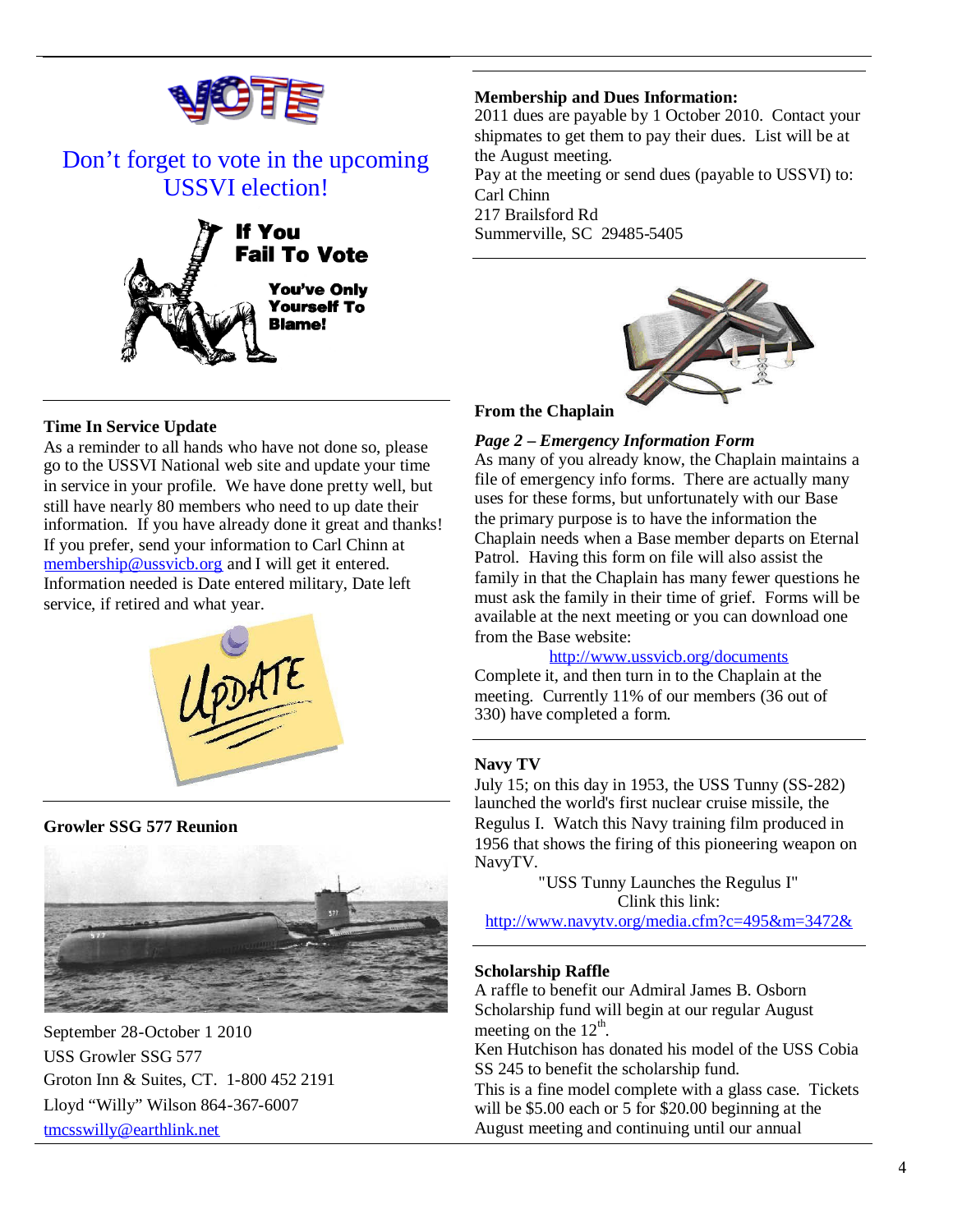

### **From the Storekeeper**

2011 USSVI calendars will be available at the August meeting, \$7.00 each.

## **Georgia Museum Preserves Aging Submarine Documents**

By Gordon Jackson, Florida Times-Union, July 24, 2010

ST. MARYS - John Crouse is working to preserve what may be the most important - and the flimsiest - items at the St. Marys Submarine Museum.

Many of the artifacts are hard brass and steel. There's even a working periscope.

The ink is fading on one of the nation's largest collections of submarine reports, which are stored in the second-floor library. The reports are sailors' firsthand descriptions of battles, now-declassified confidential missions and harrowing near misses from attack.

"The ink has flowed in so you can't scan it so it's readable," Crouse, the museum's manager, said. The library's temperature and humidity are closely monitored to preserve documents, but many of the reports were donated by sailors who had not stored them in ideal conditions, Crouse said.

He is entering the reports, some more than 100 pages long, on a computer. He is also adding editor's notes that correct typing errors on the original documents and add information such as the fate of a boat if it was sunk in battle after its last report was filed.

Once all 1,800 reports are entered, the entire collection will be copied on CDs and sold at the museum. Crouse said historians, World War II buffs and people interested in a particular battle or boat are likely customers.

"It's a long-term project," he said. "We have some things nobody else has."

Sheila McNeill, a museum board member, said she is working with administrators at Camden County High School to get students involved with the project.

McNeill said school officials have applied for a grant so students can help transcribe each report. The intent is for students to learn about history from the sailors who lived it, she said.

"They're going to learn about history in an interesting way," she said. "It puts it like it's happening. Once you get intrigued with something, you want to learn more. I think this could open minds."

The high school's drama students may also participate. Dean Slusser, the school's fine arts director, said his students may create short plays based on the reports.

Christmas party. Drawing to be held at the Christmas party for one lucky winner.

The model will be available to see at the Fleet Reserve during our meetings.

To purchase tickets, see Julian Villegas, Rick Collins or Carl Chinn.



Picture is similar to actual model.



**The Men: American Enlisted Submariners in World War II**

New Release Tells True Stories Of Navy Enlisted Submariners On Patrol In The Pacific During WW II

More than 3,500 men, more than 23 percent of the American submarine force, never returned from their World War II missions. Their submarines had few crew comforts, and duty on "the boats" was one of the most statistically deadly, physically demanding and emotionally challenging assignments for those serving in the U.S. Navy. War patrols were so exhausting that submarine sailors were often given a month of rest after each 30- to 60-day patrol. With all the hardships, one might think the Navy would have trouble finding recruits. However, the men worked long, trained hard, and used their wits to fight for a coveted place on the front line of the Pacific war.

The Men: American Enlisted Submariners in World War II, published by Dog Ear Publishing, recounts the real story of these undersea warriors, told by the men who lived it. The author's interviews with submarine veterans allow these unique and important stories to be told from first-hand reports. Descriptions of depth charge attacks, crew activities and traditions, and even capture by the enemy add thrilling details to this rich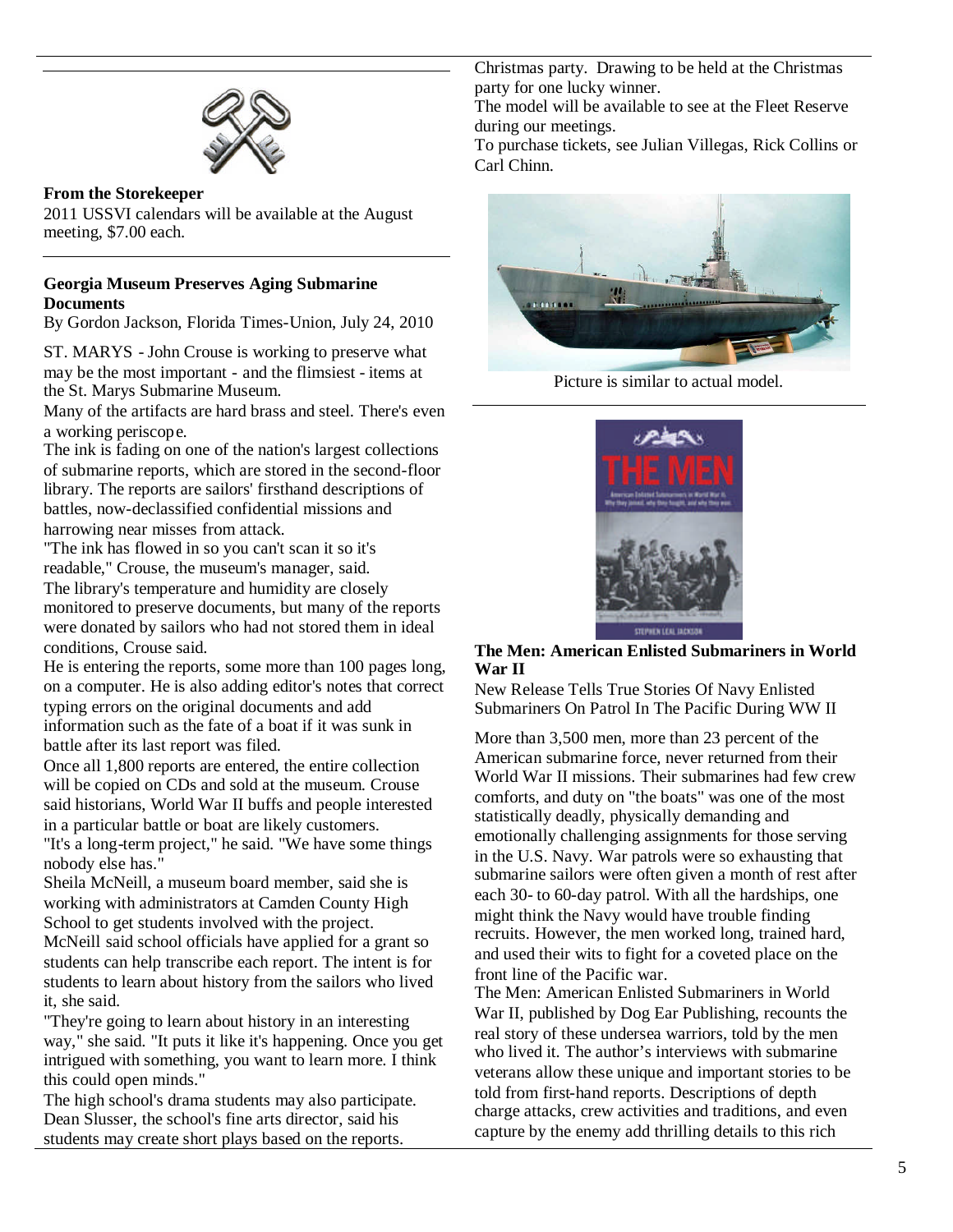"We do want students to be connected with the fact these are real stories," he said. "The main thing for us is we're trying to refocus our students to community service. They're doing primary research. It will have an impact and make a connection."

Crouse said he expects the families of World War II submarine veterans will donate more reports in coming years. Most of the sailors who survived the war have died, and it's a matter of time before they are all gone, Crouse said.

He remembers when as many as 2,000 of the veterans would gather for ceremonies to commemorate their role in the war. Last year, only 75 survivors attended Kings Bay Naval Submarine Base's annual ceremony.

"We're trying to do as much as possible to preserve their history," Crouse said. "I don't want these records to sit there in a file cabinet."

## **Flag Presentation Update 04**

The United States Flag Code establishes advisory rules for display and care of the flag of the United States. It is Section 1 of Title 4 of the United States Code (4 U.S.C. § 1 et seq). This is a U.S. federal law, but there is no penalty for failure to comply with it and it is not widely enforced — indeed, the U.S. Supreme Court has ruled that punitive enforcement would conflict with the First Amendment right to freedom of speech. A Flag Desecration Amendment has been proposed from time to time and, if ever passed into law, would override Supreme Court rulings on this matter. The following standards of respect for proper presentation of the flag should be followed:

- The flag should never be dipped to any person or thing, unless it is the ensign responding to a salute from a ship of a foreign nation. This tradition comes from the 1908 Summer Olympics in London, where countries were asked to dip their flag to King Edward VII: the American team flag bearer, Ralph Rose, refused in support of an Irish boycott over Great Britain's refusal to grant Irish independence, and teammate Martin Sheridan is often stated as famously proclaiming that "this flag dips to no earthly king. This tradition was codified as early as the 1911 U.S. Army drill regulations.
- The flag should never be displayed with the union (the starred blue union) down, except as a signal of dire distress in instances of extreme danger to life or property.
- The flag should not be used as "wearing apparel, bedding, or drapery", or for covering a speaker's desk, draping a platform, or for any decoration in general (exception for coffins). Bunting of blue, white and red stripes is available for these purposes. The blue stripe of the bunting should be on the top.

historical account. Never-before-published photographs and informative charts provide a unique glimpse into the conditions faced by these brave enlisted men. Readers will be hooked by this examination of the men who lived, fought and died on the front lines of World War II's Pacific submarine war.

Stephen Leal Jackson, a U.S. Navy veteran, served on the submarines USS Los Angeles (SSN688) and USS Florida (SSBN728). His service included several Western Pacific cruises to many of the very places described in his book. Jackson earned a master's degree in American and European history from Providence College and is pursuing a Ph.D. at Salve Regina University.

http://www.sljackson.com/book.php

# **VA Hearing Aids/Eyeglasses Update 02**

The Department of Veterans Affairs must provide audiology and eye care services and hearing aids and glasses to military veterans with any compensable service-connected disability. Public Law 104-262, the Veterans Health Care Eligibility Reform Act of 1996, changed eligibility laws to allow VHA to furnish prosthetic appliances to veterans. However, that law further provided that VHA could not furnish sensorineural aids (hearing aids and eyeglasses) except in accordance with guidelines that the Department of Veterans Affairs (VA) prescribes. Subsequently, the Department published regulations (Title 38 Code of Federal Regulations (CFR), §17.149) in the Federal Register establishing such guidelines. In 2002, VHA issued Directive 2002-039 to establish uniform policy for the provision of hearing aids and eyeglasses. It is now VHA policy that all enrolled veterans and those veterans exempt from enrollment are eligible for medical services that include diagnostic audiology and diagnostic and preventive eye care services, and that the prescription and provision of hearing aids and eyeglasses must be furnished to all eligible veterans in accordance with the parameters and criteria defined in VHA DIRECTIVE 2008-070 dtd 28 OCT 08. Full details of the directive can be viewed at http://www1.va.gov/vhapublications/ViewPublication.as  $p?pub$  ID=1789. It identifies eligible's to include:

- Those with any compensable service-connected disability.
- Those who are former Prisoners of War (POWs).
- Those who were awarded a Purple Heart.
- Those in receipt of benefits under Title 38 United States Code (U.S.C.) 1151.
- Those in receipt of an increased pension based on being permanently housebound and in need of regular aid and attendance.
- Those with vision or hearing impairment resulting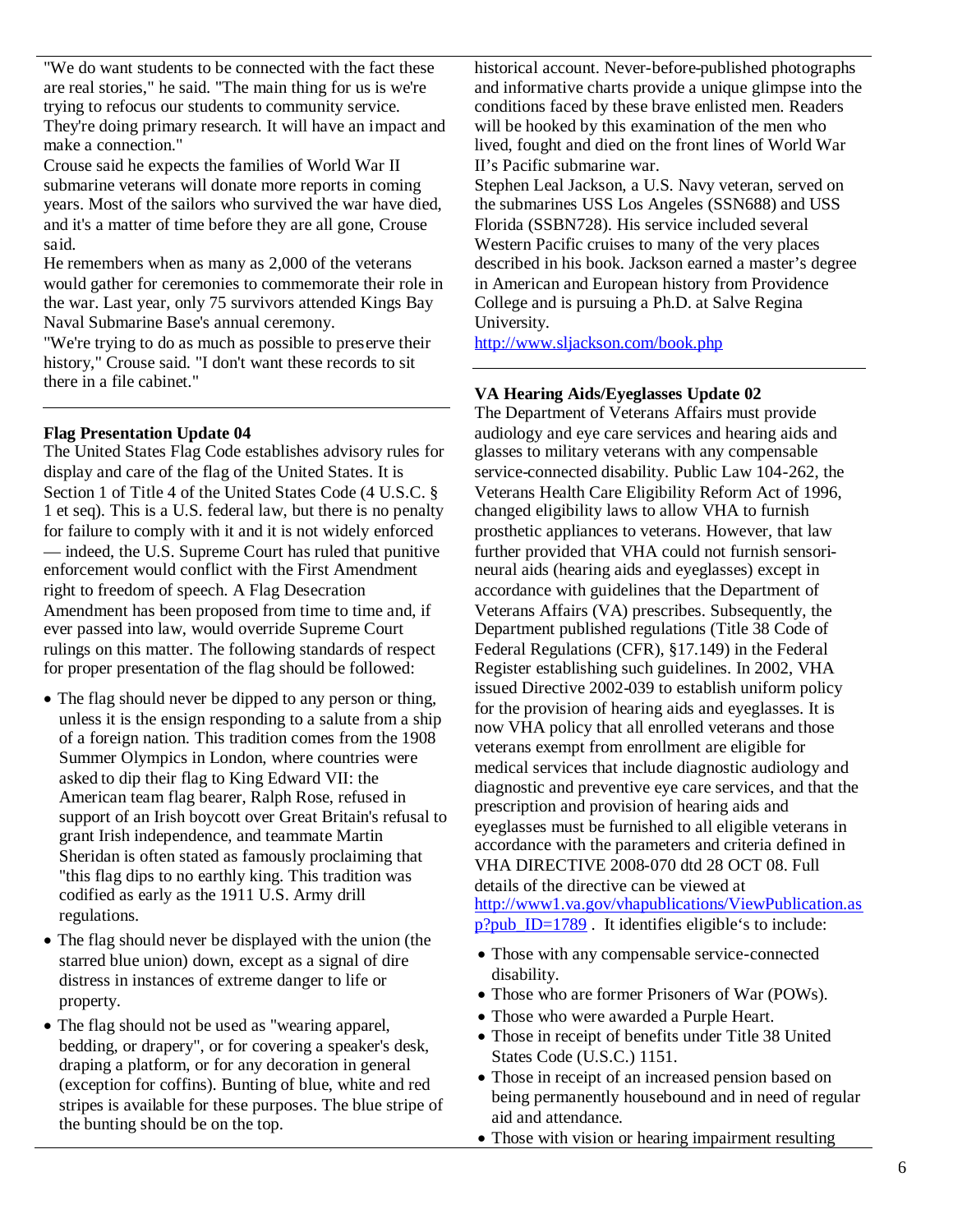- The flag should never be drawn back or bunched up in any way.
- The flag should never be used as a covering for a ceiling.
- The flag should never be used for any advertising purpose. It should not be embroidered, printed, or otherwise impressed on such articles as cushions, handkerchiefs, napkins, boxes, or anything intended to be discarded after temporary use. Advertising signs should not be attached to the staff or halyard.
- The flag should not be used as part of a costume or athletic uniform, except that a flag patch may be used on the uniform of military personnel, firefighters, police officers, and members of patriotic organizations.
- Flag lapel pins may also be worn (they are considered replicas) and are worn near the heart.
- The flag should never have placed on it, or attached to it, any mark, insignia, letter, word, number, figure, or drawing of any kind.
- The flag should never be used as a receptacle for receiving, holding, carrying, or delivering anything.
- The flag should never be stepped on.
- The flag should not be draped over the hood, top, sides, or back of a vehicle, railroad train, or boat.
- When the flag is lowered, no part of it should touch the ground or any other object; it should be received by waiting hands and arms. To store the flag it should be folded neatly and ceremoniously.
- The flag should be cleaned and mended when necessary.
- If the flag is being used at a public or private estate, it should not be hung (unless at half staff or when an all weather flag is displayed) during rain or violent weather.
- When a flag is so tattered that it can no longer serve as a symbol of the United States, it should be destroyed in a dignified manner, preferably by burning. The American Legion, Boy Scouts of America, Girl Scouts of the USA] and other organizations regularly conduct dignified flag-burning ceremonies, often on Flag Day, 14 JUN.
- The flag should never touch anything beneath it. Contrary to an urban legend, the flag code does not state that a flag that touches the ground should be burned. Instead, the flag should be moved so it is not touching the ground.
- The flag should always be permitted to fall freely (This was not the case during the Apollo 11 moon landing when the US flag was reinforced by a horizontal bar at the top to allow full display even in absence of an atmosphere and the resulting lack of wind activity.)

from diseases or the existence of another medical condition for which the veteran is receiving care or services from VHA, or which resulted from treatment of that medical condition, e.g., stroke, polytrauma, traumatic brain injury, diabetes, multiple sclerosis, vascular disease, geriatric chronic illnesses, toxicity from drugs, ocular photosensitivity from drugs, cataract surgery, and/or other surgeries performed on the eye, ear, or brain resulting in vision or hearing impairment.

- Those with significant functional or cognitive impairment evidenced by deficiencies in the ability to perform activities of daily living.
- Those who have vision and/or hearing impairment severe enough that it interferes with their ability to participate actively in their own medical treatment and to reduce the impact of dual sensory impairment (combined hearing and vision loss). NOTE: The term ―severe is to be interpreted as a vision and/or hearing loss that interferes with or restricts access to, involvement in, or active participation in health care services (e.g., communication or reading medication labels). The term is not to be interpreted to mean that a severe hearing or vision loss must exist to be eligible for hearing aids or eyeglasses.
- Those veterans who have service-connected vision disabilities rated zero percent or service-connected hearing disabilities rated zero percent if there is organic conductive, mixed, or sensory hearing impairment, and loss of pure tone hearing sensitivity in the low, mid, or high-frequency range or a combination of frequency ranges which contribute to a loss of communication ability; however, hearing aids are to be provided only as needed for the serviceconnected hearing disability.

Following are the Directive's Criteria for replacing hearing aids and eyeglasses in accordance with VHA Handbooks 1173.7 and 1173.12:

- Hearing aids or eyeglasses are to be replaced when the device proves to be ineffective, irreparable, or the veteran's medical condition has changed and a different device is needed.
- Hearing aids or eyeglasses are to be replaced if the device was destroyed or lost due to circumstances beyond the control of the veteran.
- Hearing aids or eyeglasses are not to be replaced because of availability of newer technology, unless there is evidence that the replacement will significantly benefit the veteran.
- For hearing aids, replacement may be based on age of the device, whether they are beyond economical repair, technical performance is reduced, parts or accessories are unavailable, or the device is no longer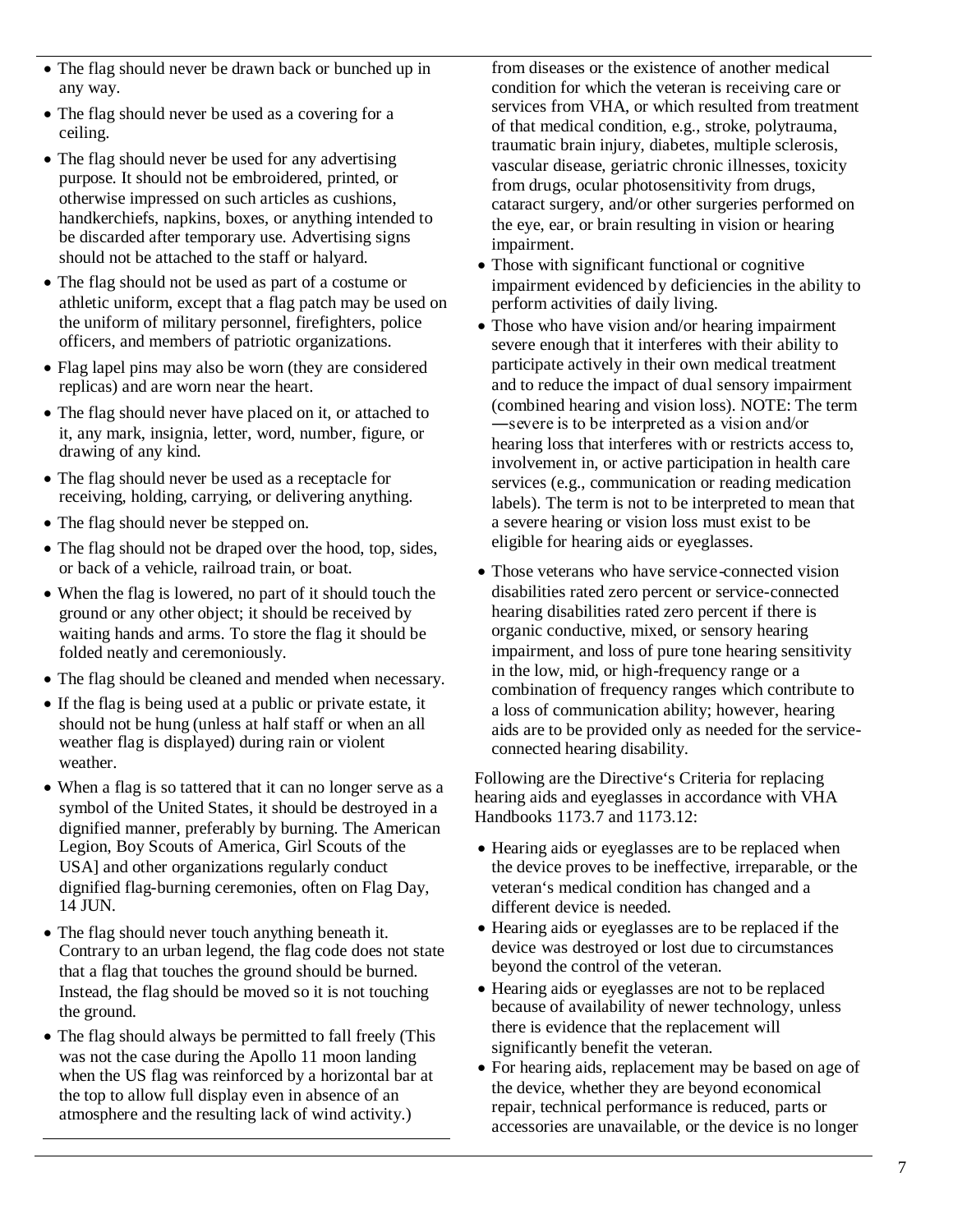#### **Some of our Heroes**



#### **Admiral Osborne Scholarship Fund**

How about helping out the scholarship fund? We are offering a Charleston Base Challenge Coin for sale. ALL proceeds go into the scholarship fund.

Coins only cost \$7 each. Available for an additional \$1 is a protective plastic capsule.

To get your coin(s) see Julian Villegas or Carl Chinn. Make sure you have one for "when you get challenged"! Buy several for great gifts!



#### **Tricare Online Update 01**

Tricare Online (TOL) www.tricareonline.com is a website that continues to evolve as new tools emerge that are of benefit to its users. At this site registered users have access to their own customized Tricare Online home page. The latest addition to this site is the Tricare Personal Health Record (PHR) available to Military Health System (MHS) Beneficiaries who have a Common Access Card. Those who do not have a CAC can only access this feature from a military installation are VA based computer. However, retirees can obtain access to their PDR from any computer's geographic location if they are registered for myPay at https://myPay.dfas.mil. The myPay logon ID and password are needed to obtain DoD Self-Service Logon capability from Defense Manpower Data Center (DMDC) using the below procedure.

sufficient for the veteran's communication needs.

- Replacement hearing aids can be prescribed at any time that change of amplification characteristics are required to maintain or improve communication function. Hearing aids have an expected life span of 3 to 4 years depending on the model of the instrument, daily hours of use, wear and tear, frequency of repair and maintenance, ear conditions, and user lifestyle.
- For eyeglasses, replacement of corrective eyeglasses necessitated by fair wear and tear, loss, or breakage due to circumstances beyond the control of the veteran, or due to required change of prescription, may be made at any time.
- Hearing aids or eyeglasses are not to be replaced solely for cosmetic purposes.

#### **Smoke Boat Reunion**

There will be a SubRon Six Smoke Boat Sisters (SSSBS) reunion 28 April - 1 May 2011 in VA Beach held at the Wyndham VA Beach Oceanfront Hotel (right on the beach). All diesel boats from Pier 22 are invited. As of 7/31/2010 we have 333 crew members from the various Pier 22 diesel's planning on attending (plus their wives). For more information on this refer to www.sssbs.org to see whai the SSSBS is all about and also, go to www.sirago.com and look at their newsletter tab and you will find a "Reunion Signup" form for more information. However, if you are thinking you might attend, please contact Mike Bickel who is coordinating this effort at **Bickel485@aol.com**.

#### **Military History**

The United States Navy was officially founded on October 13, 1775, when the Continental Congress authorized the outfitting of two vessels "of ten carriage guns...for a cruise of three months" against British supply ships. A Naval Committee of three men-Silas Deane, Christopher Gadsden and John Langdon- was appointed to supervise the project. The Continental Congress had a very limited role in mind for the Navy. It was not expected to contest British control of the seas, but rather to wage a traditional guerre de course against British trade in conjunction with privateers outfitting in American ports. The Continental Navy's ships were to raid commerce and attack the transports that supplied British forces in North America. To carry out this mission, the Continental Congress began to build up a cruiser Navy of small ships - frigates, brigs, sloops and schooners. For the most part Continental Navy ships tried to avoid fights with Royal Navy men-of-war. Few larger ships, in fact, ever put to sea. During the Revolution, there were occasional triumphs in singleship engagements - the capture, for example of the British sloop-of-war Drake by Captain John Paul Jones'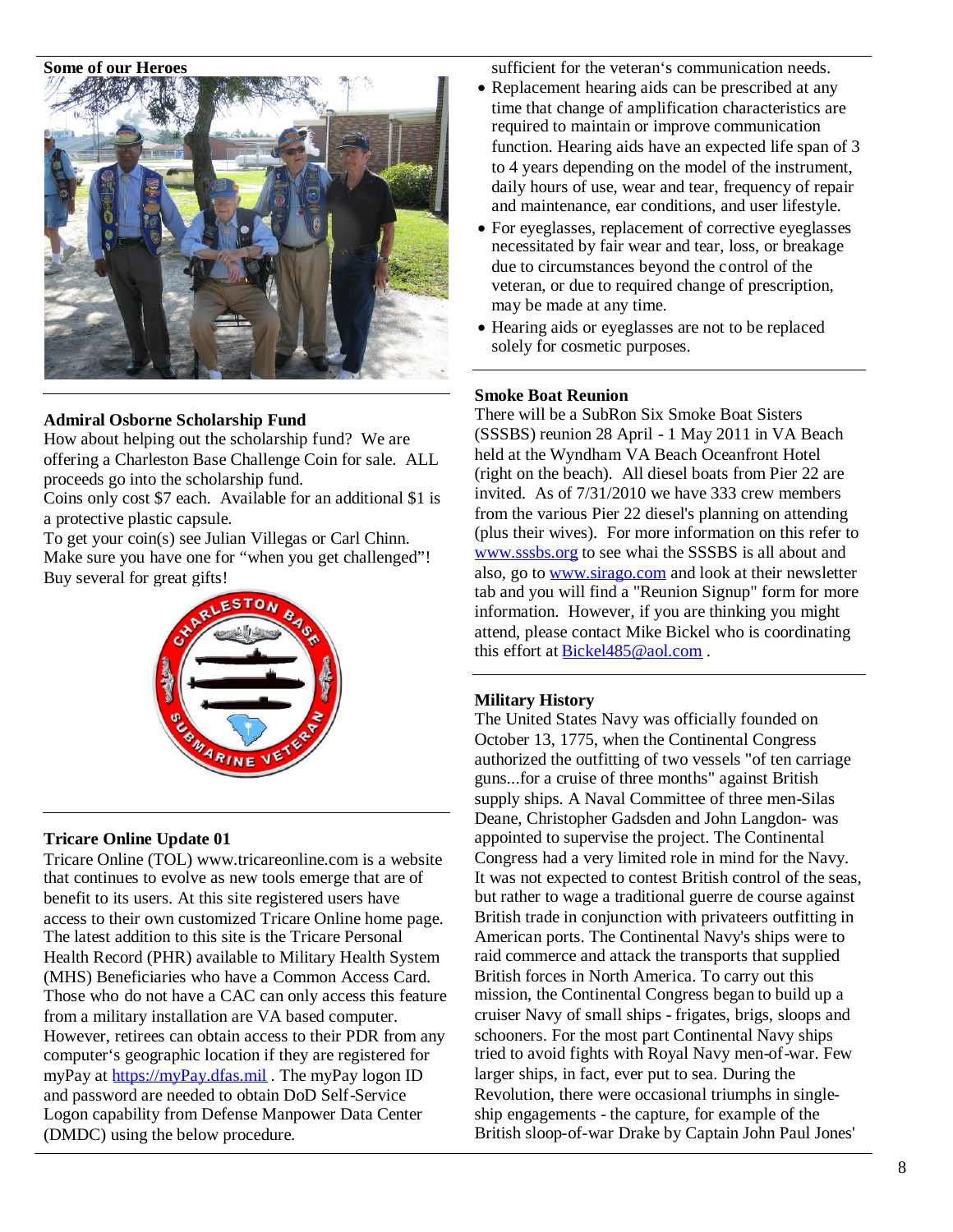The PHR application allows MHS beneficiaries to securely access their most current Electronic Health Record (EHR) data that is stored in the AHLTA Clinical Data Repository (CDR). Users have read-only access to the following modules in the TOL PHR application:

- Personal Information (EHR Demographic, Contact, Eligibility and Other Health Insurance data)
- Health History (EHR Allergy and Medication data)
- Medication Profile (User's documented prescription history from available sources - Military Treatment Facility, retail pharmacy, Tricare Mail Order Pharmacy, and VA, if applicable)
- Allergy Profile (User's documented Allergy history)
- Personal Health Summary (A summary of all user's available EHR data)

To obtain DoD Self-Service Logon capabilities go to https://www.dmdc.osd.mil/appj/dsaccess/index.jsp and:

- Click =Request a DOD Self-Service Logon' tab.
- Login using the DFAS Account (myPay) button by entering your myPay logon ID and password.
- Select from the list of family members shown who you desire to have DoD Self-Service logon capability. Eligible members are sponsors, spouses of sponsors, and other dependents at least 18 years old. You can click on a member's name to view more information about them.
- In addition to family relationship is show DS Log on Status. If it indicates that DS log on has not been created, click the =Request DoD Self-Service Logon' tab. An activation PIN and instructions will be sent by mail to the address on record for the individual requested. Allow 5 to 12 business days for delivery.

As MHS Business processes are refined, additional capabilities will be added to the TOL PHR application, empowering users to be an active participant with their health care team.

# **Comms at Speed and Depth Program Completes Critical Design Review**

SAN DIEGO -- The Submarine Integration Program Office (PMW 770) announced July 28 the successful completion of the critical design review phase for a key communications system that will give Navy submarines real-time, two-way communications without requiring platforms to proceed to periscope depth. Currently, submarines must come to periscope depth to communicate with other ships, aircraft or shore facilities. This increases the submarine's detection vulnerability and may result in a delay in tactical communications. Communications at Speed and Depth, or CSD, is the nearterm key to the Navy's envisioned undersea

Ranger. Jones also operated against the British in the North Sea itself, and actually raided the coast of Great Britain. Jones, born a Scot, had actually fled to Virginia originally to avoid prosecution by Great Britain for murder. He also captained the Bonhomme Richard and is known as the father of the American Navy. The Navy also employed the first undersea combat submarine during the Revolution, the Turtle, designed by David Bushnell of Connecticut. This was a one man submersible with two hand-held propellers and an outside screw designed to place a plug in the bottom of British ships with an explosive barrel attached which would then explode after its fuse burned. The Turtle was employed in action on only one date, 6 SEP 1776, in New York Harbor, against the H.M.S. Eagle. It failed to explode the Eagle, but is reported to have scared the devil out of the British sailors on board the attacked ship. As expected, though, the Continental Navy never became a strategic check for the British fleet. But the course of the War did demonstrate to America the importance of sea power. New York, for example, has one of the biggest and deepest harbors in the world. And Lord William Howe, the British commander, wanted New York City because it protected the British power base (2/3rd's of the City's inhabitants were loyalists) and because its capture meant the Royal Navy could sail up the Hudson River into the heart of rebel territory. The British had a powerful navy, and they knew we did not have much of one. They knew, given all that, it was a must for them to maintain their occupation of New York City for the duration of the Revolution, which is exactly what they did. And the control of the Atlantic by the Royal Navy allowed Great Britain to transport a large army to North America and to sustain it there. French sea power, allied with the American cause after 1778, allowed Washington to isolate and destroy the British army of Lord Cornwallis at Yorktown in 1781, ending Britain's hope of crushing the Revolution. Two years after the end of the War the money-poor U.S. Congress sold off the last ship of the Continental Navy.

# **Legacy Of Deterrence - Our Boomers**

KINGS BAY, Ga. -- Atlantic Fleet ballistic missile submarines continue the legacy of strategic deterrence. July 20 marks the 50th anniversary of the Navy's first fleet ballistic missile submarine launching the first fleet ballistic missile.

The Ballistic missile submarine mission is to preserve world peace by remaining an undetected, battle ready presence as the most reliable deterrent against attack. Ballistic missile submarines maintain a 70 percent operational availability in order to remain ready and vigilant, always in a secure and survivable posture to respond rapidly.

"The old Teddy Roosevelt moniker 'speak softly but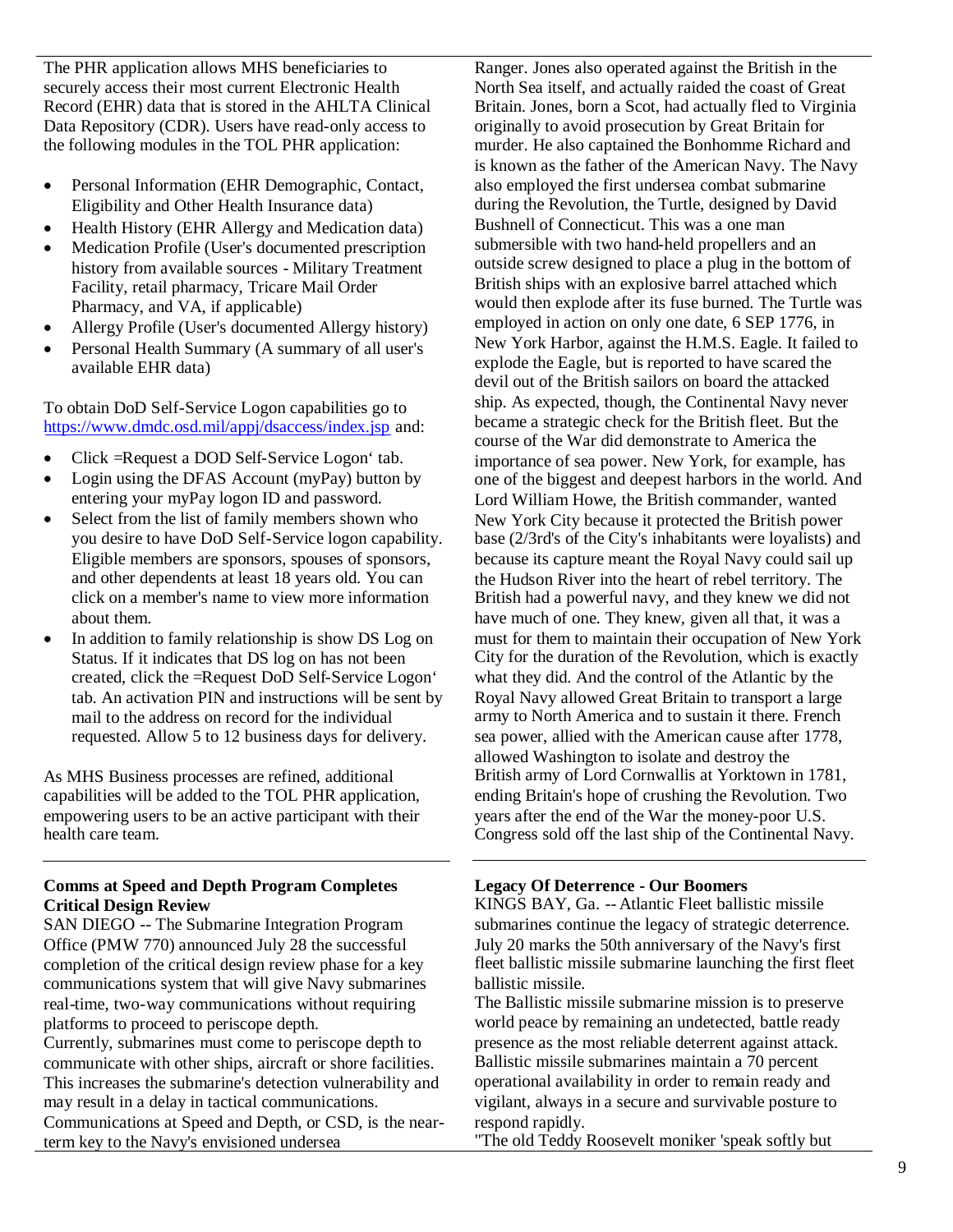communications network. The system will allow strike group commanders to take full advantage of fast-attack and cruise missile submarine capabilities.

"Two-way connectivity allows submarines to be fully integrated into strike group operations and the Navy's networks to share situational awareness, plan collaboratively and execute missions with joint forces," said Brent Starr, PMW 770's CSD principal assistant program manager. "Successfully completing this review is the key indicator that we have designed a family of systems that is reliable, survivable and provides increased capability."

CSD Increment 1 consists of three types of two-way communications buoys and associated equipment that will be delivered for installation aboard submarines. Two fiber-optic tethered expendable communications buoy systems - for Iridium satellite and ultra high frequency satellite communications - will be launched from submarines. The third buoy is an untethered acoustic-toradio-frequency gateway system that can be launched from submarines, aircraft or surface ships.

Passing critical design review is an indication of the program's increased probability of success and decreased technical risk. Initial test planning certification, known as the test readiness review, will take place in August. Formal testing and test results certification, known as the System Verification Review, will take place in October. If success is met with this testing, the program can go into the low rate initial production phase of acquisition. Starr explained there are many challenging technical issues concerning communications in an undersea environment. "Deploying a relatively fragile optical fiber to the surface while the submarine continues to maneuver, meeting the tight volume and weight constraints for RF sections and other systems in buoys, battery technology, underwater acoustic communications integration, and cryptographic integration over unconventional links are just some of the technical challenges," he said. Submarines have historically operated with a long "communications leash": communications windows that vary from six hours to 24 hours or even weeks, often with "passive reception only," or no acknowledgements or outgoing messages.

Carrier strike groups, using networked forces over a widely dispersed area, can fight optimally if the commander can see all of the available sensor data and provide near-instantaneous tasking to available units. Submarines, with their sensor's unique capabilities and their large inventory of anti-submarine weapons and cruise missiles, are a critical part of the commander's arsenal.

By establishing enhanced capability for submarines and commanders to pass time-sensitive information, the Navy will have further closed the information gap that traditionally distanced submarines from a strike group.

carry a big stick' has never been more appropriate," said Rear Adm. Barry Bruner, commander Submarine Group Ten. "The submarines in Kings Bay and Bangor are our country's big sticks. The crews that man them, the families and commands that support them are critical to their success."

Gold (at sea) and Blue (stay behind) crews are essential to maintain this operational availability and provide quality of life for the Sailors and their families. USS West Virginia (SSBN 736)(Gold) departed to begin its 63rd strategic deterrent patrol to conduct its mission. The West Virginia (Blue), or off-crew, will remain ashore to undergo refresher training period requiring a minimal turn-over period when the boat completes its patrol.

When the crew rotates, the submarine begins a refit period. USS Maryland (SSBN 738) (Blue) will complete a refit period of major system upgrades and preventive maintenance. The submarine will also undergo hull maintenance upkeep.

#### **Service & Sacrifice: East Tennessee Submariner**

Charley Odom is 97. He still drives every day and swims at the "Westside Y" six days a week. The high school dropout went back to school and graduated from the University of Tennessee thirty years ago at the age of 62. He taught at Knoxville's Fulton High School for twenty years and he still speaks fluent Spanish. But all those facts fail to offer a complete picture of Charley Odom.

His military career as a submariner shaped much of his life. He talks about his service in the Navy in our on camera interview and then offered the following response to 10 other questions.

1. What one person influenced you most in life? Miss Vaughn, my 2nd grade teacher, chewed me out for using a lower case 'o' to spell my name.

2. Do you feel honored and respected for serving your country?

Yes! As a high school drop out I was influenced to obtain my high school education through US Armed Forces Institute

3. How can people thank you for your service? By continuing to recognize and honor veterans for their service.

4. How do you honor your fellow service men and women?

By donating to disabled veterans, Smoky Mountain Chapter of Submarine Veterans and submarine veterans of WWII. I remember that 1 out of 4 did not return from WWII.

5. How do you think this generation of service men and women is different or similar to yours?

The difference is we currently have an all volunteer military; submariners are also volunteers.